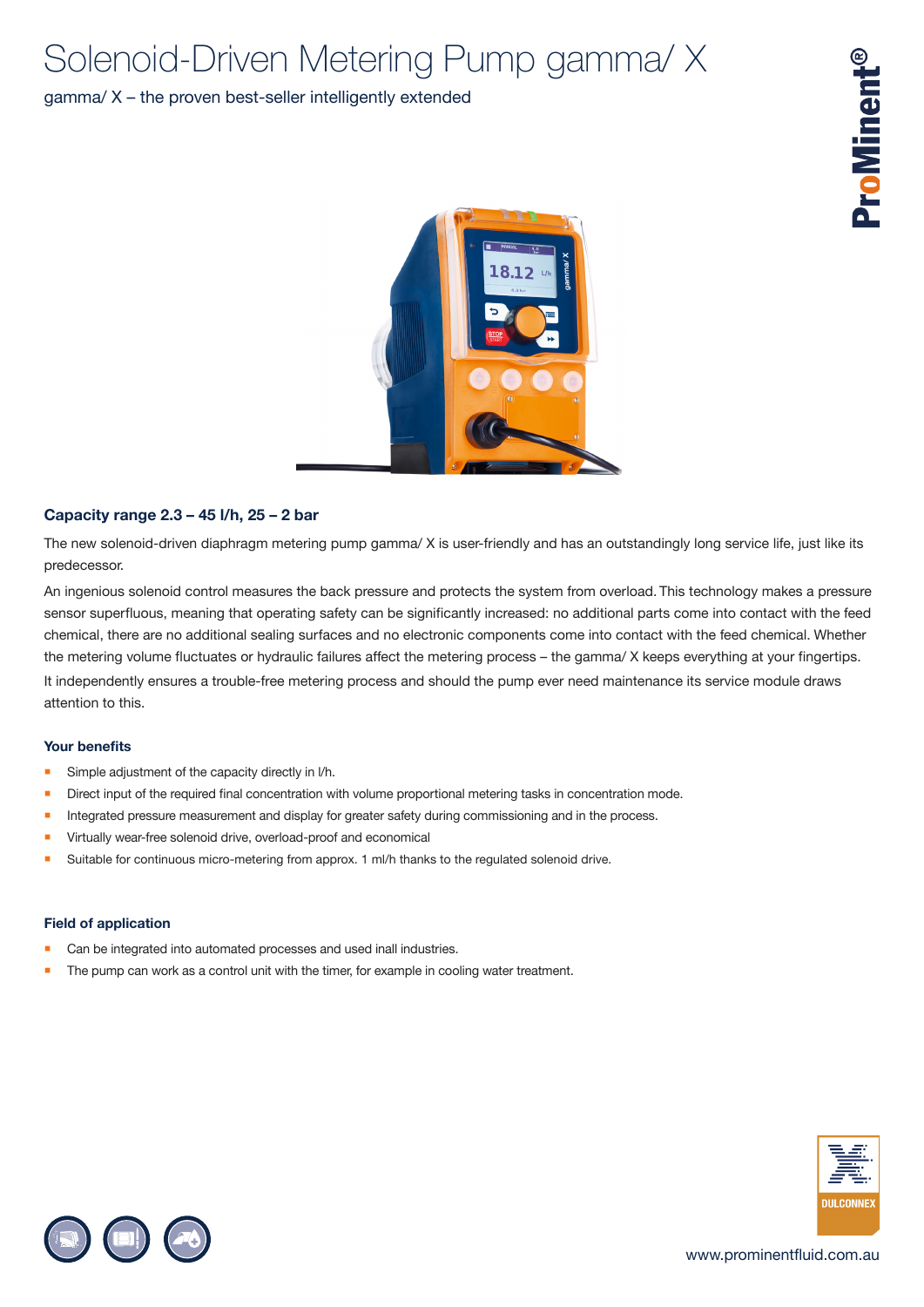# Solenoid-Driven Metering Pump gamma/ X

gamma/ X – the proven best-seller intelligently extended

## **Technical Data**

| <b>Pump type</b>                                                      | Delivery rate at<br>max. back pressure |      |             | <b>Stroke</b><br>rate | <b>Connection</b><br>size o⊘x i⊘ | <b>Suction</b><br>lift | <b>Shipping</b><br>weight  |                 |
|-----------------------------------------------------------------------|----------------------------------------|------|-------------|-----------------------|----------------------------------|------------------------|----------------------------|-----------------|
|                                                                       | bar                                    | 1/h  | m<br>stroke | Strokes/<br>min       | mm                               | m WC                   | PP.<br>NP,<br>PV, TT<br>kg | <b>SS</b><br>kg |
| gamma/X                                                               |                                        |      |             |                       |                                  |                        |                            |                 |
| <b>GMXa 1602</b>                                                      | 16                                     | 2.3  | 0.19        | 200                   | $6 \times 4$                     | $6.0**$                | 3.6                        | 4.1             |
| <b>GMXa 1604</b>                                                      | 16                                     | 3.6  | 0.30        | 200                   | $6 \times 4$                     | $5.0**$                | 3.6                        | 4.1             |
| <b>GMXa 0708</b>                                                      | $\overline{7}$                         | 7.6  | 0.63        | 200                   | $8 \times 5$                     | $4.0**$                | 3.7                        | 5.0             |
| <b>GMXa 0414</b>                                                      | $\overline{4}$                         | 13.5 | 1.13        | 200                   | $8 \times 5***$                  | $3.0**$                | 3.7                        | 5.0             |
| <b>GMXa 0220</b>                                                      | 2                                      | 19.7 | 1.64        | 200                   | $12 \times 9$                    | $2.0**$                | 3.7                        | 5.0             |
| <b>GMXa 2504</b>                                                      | 25                                     | 3.8  | 0.32        | 200                   | $8 \times 4***$                  | $4.0**$                | 4.9                        | 5.5             |
| <b>GMXa 1009</b>                                                      | 10                                     | 9.0  | 0.75        | 200                   | $8 \times 5$                     | $3.0**$                | 5.1                        | 6.5             |
| <b>GMXa 0715</b>                                                      | $\overline{7}$                         | 14.5 | 1.21        | 200                   | $8\times5***$                    | $3.0**$                | 5.1                        | 6.5             |
| <b>GMXa 0424</b>                                                      | 4                                      | 24.0 | 2.00        | 200                   | $12 \times 9$                    | $3.0**$                | 5.1                        | 6.5             |
| <b>GMXa 0245</b>                                                      | $\overline{2}$                         | 45.0 | 3.70        | 200                   | $12 \times 9$ *****              | $2.0**$                | 5.2                        | 7.0             |
| gamma/ X metering pumps with self-bleeding dosing head without bypass |                                        |      |             |                       |                                  |                        |                            |                 |
| <b>GMXa 1602</b>                                                      | 10                                     | 1.5  | 0.08        | 200                   | $6 \times 4$                     | $1.8**$                | 3.6                        |                 |
| <b>GMXa 1604</b>                                                      | 10                                     | 2.2  | 0.13        | 200                   | $6 \times 4$                     | $1.8**$                | 3.6                        |                 |
| <b>GMXa 0708</b>                                                      | $\overline{7}$                         | 5.6  | 0.48        | 200                   | $8 \times 5$                     | $1.8**$                | 3.7                        |                 |
| <b>GMXa 0414</b>                                                      | $\overline{4}$                         | 12.2 | 1.00        | 200                   | $8 \times 5$                     | $1.8**$                | 3.7                        |                 |
| <b>GMXa 0220</b>                                                      | 2                                      | 18.0 | 1.45        | 200                   | $12 \times 9$                    | $1.8**$                | 3.7                        |                 |
| <b>GMXa 1009</b>                                                      | 10                                     | 6.6  | 0.50        | 200                   | $8 \times 5$                     | $1.8**$                | 5.1                        |                 |
| <b>GMXa 0715</b>                                                      | $\overline{7}$                         | 13.0 | 1.08        | 200                   | $8 \times 5$                     | $1.8**$                | 5.1                        |                 |
| <b>GMXa 0424</b>                                                      | 4                                      | 22.0 | 1.60        | 200                   | $12 \times 9$                    | $1.8**$                | 5.1                        | -               |

gamma/ X metering pumps with dosing heads for high-viscosity media have a 10 – 20% lower capacity and are not self-priming.

G 3/4-DN 10 connector with d 16-DN 10 hose nozzle.

\* The given performance data represents guaranteed minimum values, calculated using water as the medium at room temperature.

\*\* Suction lift with a filled dosing head and filled suction line, with a self-bleeding dosing head with air in the suction line

\*\*\* with stainless steel design 6 mm connector width

\*\*\*\* with stainless steel design 12 mm connector width

\*\*\*\*\* with stainless steel design DN 10

All data refers to water at 20 °C.